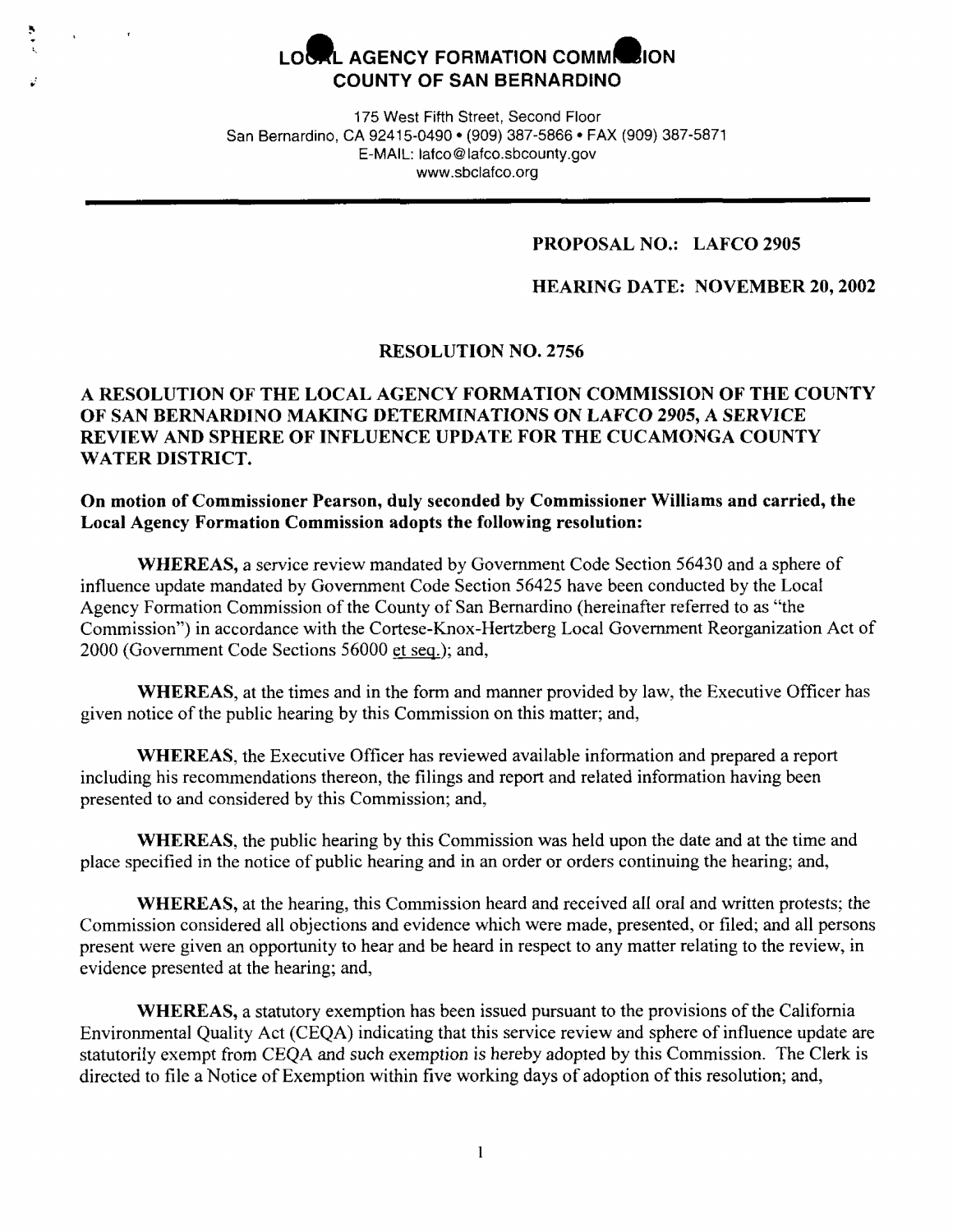

**WHEREAS,** based on presently existing evidence, facts, and circumstances filed with the Local Agency Formation Commission and considered by this Commission, it is determined that the sphere of influence for the Cucamonga County Water District should be affirmed as it currently exists, as more specifically described in maps and legal descriptions on file in the LAFCO staff office; and,

**WHEREAS,** the following findings are made in conformance with Government Code Section 56430 and local Commission policy:

1. **Infrastructure Needs and Deficiencies.** The Cucamonga County Water District annually adopts and updates a five-year Capital Improvement Plan which includes a budget for both water and sewer capital infrastructure improvements and new projects. The District also recently completed a recycled water master plan in conjunction with the Inland Empire Utilities Agency. The District notes that these documents are continually updated based on the changing needs of the community, and copies of these plans are on file and available for public review in District offices.

The District has a total of 23 groundwater wells (17 in the Cucamonga Basin and 6 in the Chino Basin), with a total groundwater production capacity of 31,121 gallons per minute. For FY 2001-02, the District budgeted \$100,000 to perform well upgrades and improvements. The District also has three water treatment facilities, 27 reservoirs, and 230 miles of primary distribution lines.

The District also provides sewer collection services (with the Inland Empire Utilities Agency providing regional sewage treatment) through 230 miles of collection pipelines. Existing flow is calculated to be 10.06 million gallons per day, and the District estimates that its existing and planned facilities are sufficient to accommodate anticipated growth through the year 2030.

The District's complete response to this factor of consideration is attached to the staff report for LAFCO 2905, and is also available for public review in the LAFCO staff office and District offices.

2. **Growth and Population.** The District's current population is approximately 152,000, with 42,000 water services and 32,000 sewer services. According the Southern California Association of Governments, the District's population is anticipated to grow to approximately 210,000 by the year 2020.

3. **Financing Opportunities and Constraints.** The District receives its primary revenues through water and sewer rates which are reviewed on an annual basis. These rates include commodity charges based on water consumed by customers (measured in hundred-cubic-feet) during a billing period. The District also has a fixed meter charge, which varies based on the size of the customer's water meter. Sewer rates are determined based on an Equivalent Dwelling Unit (EDU).

The District also notes that it maintains an operating Reserve Fund at a minimum level of I 0% of annual variable budget costs, a Capital and Equipment Reserve Fund at a minimum level of 50% of annual capital asset depreciation, and Rate Stabilization equal to the cost of purchasing 8,000 acre-feet of imported water.

The District's complete response to this statutory factor for a service review is included as a function of the staff report for LAFCO 2905, with copies available in the District and LAFCO staff offices.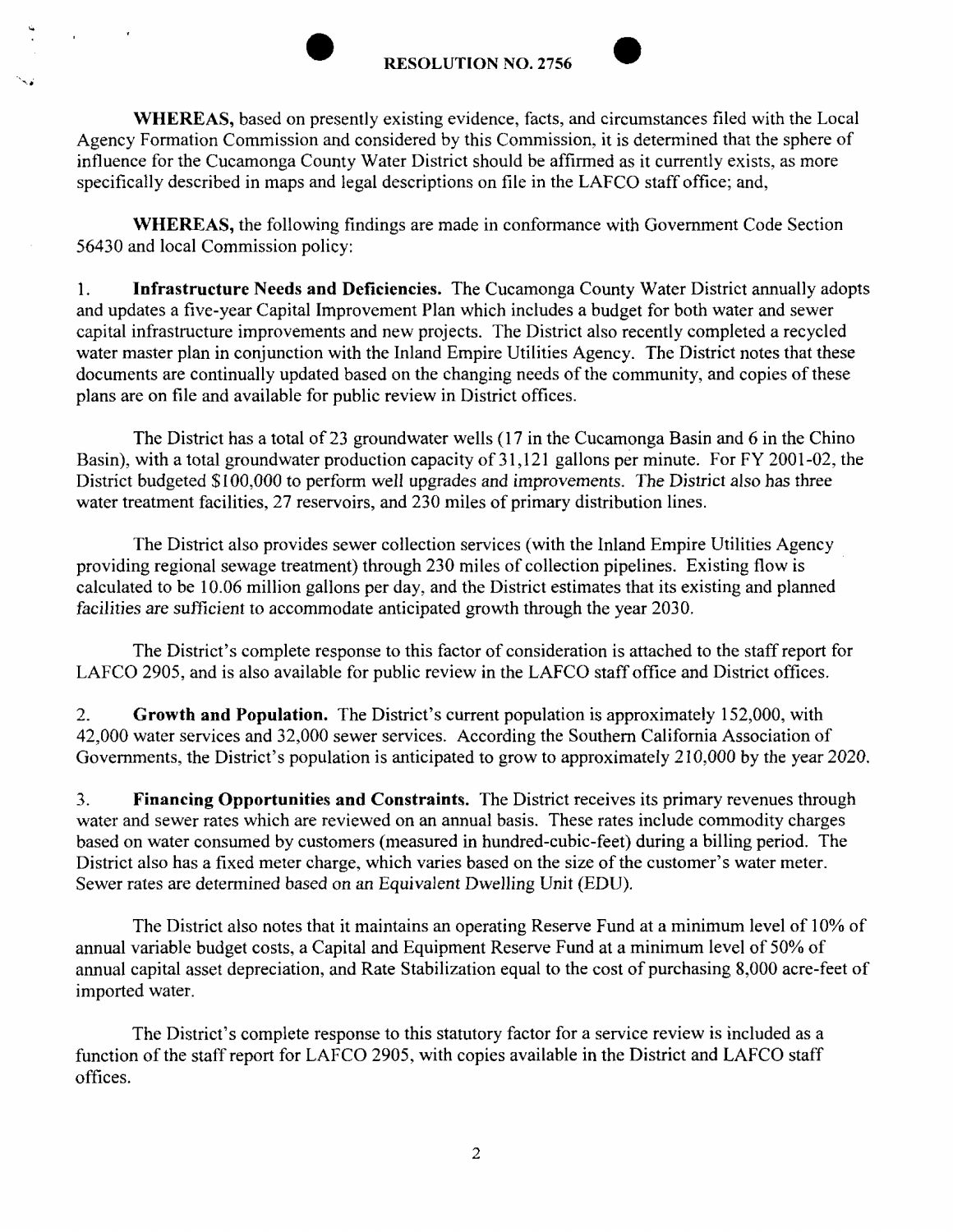..



4. **Cost Avoidance Opportunities.** The District notes that it does not overlap or duplicate services provided by any other water and sewer collection agency. It is also noted that the District participates in a number of joint agency practices which maximize cost avoidance opportunities (such as the Chino Basin Water Master, a Regional Sewerage Policy Committee, the Flood Control Advisory Committee, wholesale water sales to other agencies, a Water Education/Water Awareness Committee and conjunctive use agreements). These programs are more fully set forth within the District's documentation submitted for this review.

5. **Rate Restructuring.** The Cucamonga County Water District implements a flat rate system which may be adjusted due to changes in operations, personnel, capital, or debt service. Such adjustments are typically considered by the District Board of Directors in February of every fiscal year. This annual review is conducted to ensure that the District's rates are competitive with other agencies and meet operational and debt service requirements.

6. **Opportunities for Shared Facilities.** The District has provided documentation related to this service review, which is included as a function of the staff report for LAFCO 2905 and is available for public review in the District and LAFCO staff offices. In summary, the District notes that it has interconnections with the City of Ontario, the City of Upland, and the Fontana Water Company to maximize opportunities for shared facilities wherever possible. Moreover, the District notes that it has been working with the Inland Empire Utilities Agency on the development of both a local and regional recycled water system. The District is also negotiating with the Fontana Water Company to maximize utilization of water supplies in Lytle Creek for retail and wholesale water availability.

7. **Government Structure Options.** The Cucamonga County Water District is an independent special district governed by a locally elected Board of Directors consisting of five persons elected at large. Although the District primarily serves the City of Rancho Cucamonga, it also overlays and serves portions of the City of Fontana. In discussions with the District and other agencies, there are no realistic governmental structure options available for consideration in the foreseeable future.

**8. Management Efficiencies.** The District has provided documentation which is on file in the LAFCO and District offices which responds to this factor, and is attached to the staff report as part of the record of these proceedings. In that documentation, the District notes that management efficiencies are maximized through availability of training programs, periodic review of staffing levels, accessibility to the latest technology in water, sewer, and administrative programs, and careful review of program budgets.

9. **Local Accountability and Governance.** The District has provided documentation on file in the LAFCO office and attached to the staff report which responds to this factor, and includes responses to such issues as the selection and meetings of the Board of Directors, Brown Act compliance, and customer surveys and feedback programs. In addition, the Cucamonga County Water District maintains a website (www.ccwdwater.com), provides quarterly newsletters to district constituents, and requires regular progress reports from various departments within the District.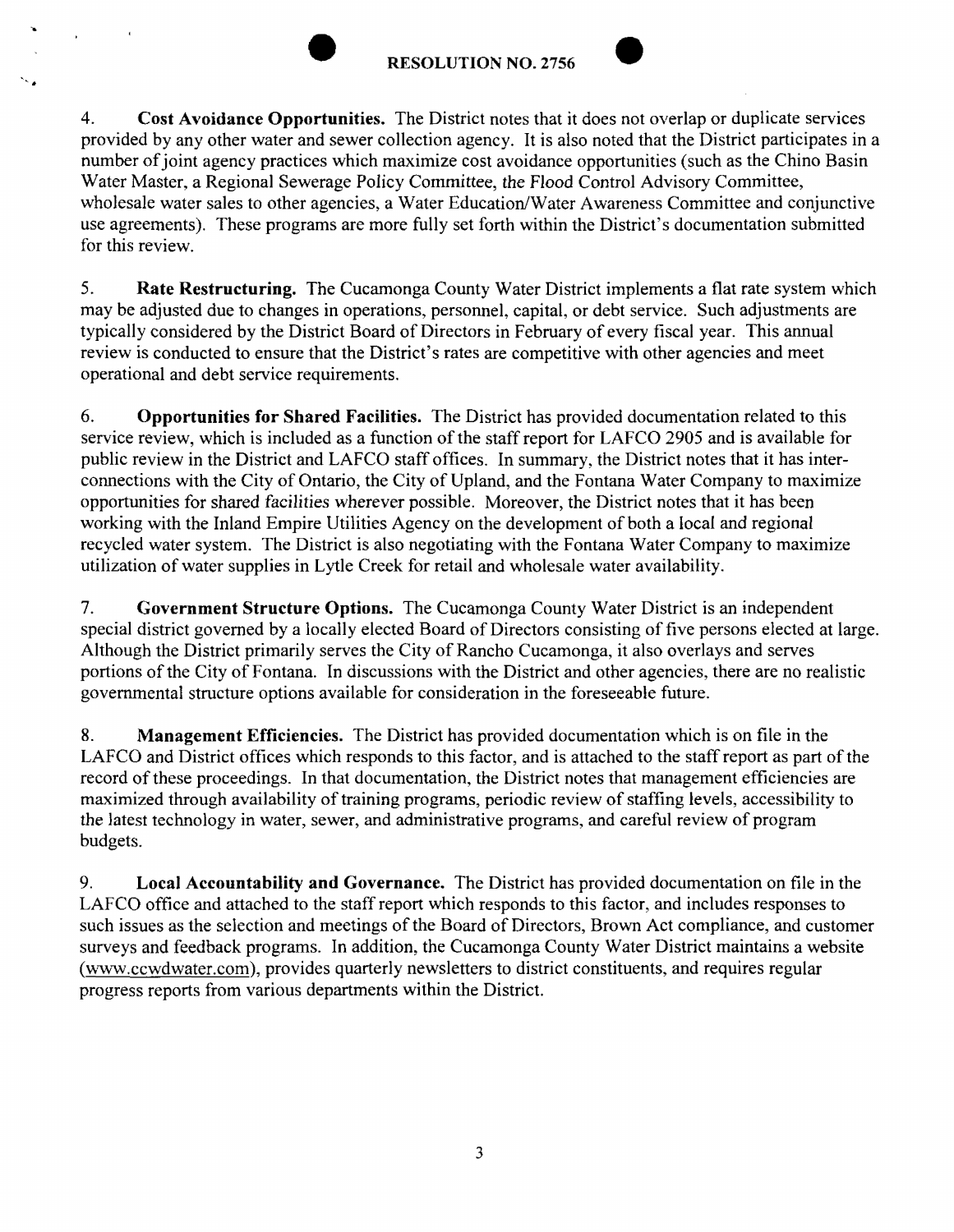**RESOLUTION NO. 2756** 



**WHEREAS,** pursuant to the provisions of Government Code Section 56425(h) the range of services provided by the Cucamonga County Water District shall be limited to wholesale and retail water service, and sewer collection, and such range of services shall not be changed unless approved by this Commission; and,

**WHEREAS,** the following findings are made in conformance with Government Code Section 56425 and local Commission policy:

# 1. **PRESENT AND PLANNED LAND USES**

The full range of urban, suburban, and rural land uses are included within the boundaries and current sphere of influence of the Cucamonga County Water District. This sphere of influence update and service review have no potential whatsoever to change present or planned land uses within the District sphere, since no changes to the sphere of influence are contemplated.

#### 2. **PRESENT AND PROBABLE NEED FOR PUBLIC FACILITIES AND SERVICES IN THE AREA**

No changes to the District sphere of influence are proposed or contemplated through this review. The District has adopted a master plan for service which addresses this issue, and is on file in the District office.

#### 3. **PRESENT CAPACITY OF PUBLIC FACILITIES AND ADEQUACY OF PUBLIC SERVICES PROVIDED**

No changes to the District sphere of influence are proposed or contemplated through this review. The District has adopted a master plan for service which addresses this issue, and is on file in the District office.

# 4. **COMMUNITIES OF INTEREST IN THE AREA**

No changes to the District sphere of influence are proposed or contemplated through this review. The Commission therefore determines that this factor of determination is not relevant to this review, as permitted by Government Code Section 56425.

## 5. **OTHER FINDINGS**

- A. Notice of this hearing has been published as required by law in The Sun and the Inland Valley Daily Bulletin, newspapers of general circulation in the area. As required by state law, individual notification was provided to affected and interested local agencies, County departments, and those individuals wishing mailed notice.
- B. Comments from landowners and any affected local agency have been reviewed and considered by the Commission in making its determination.